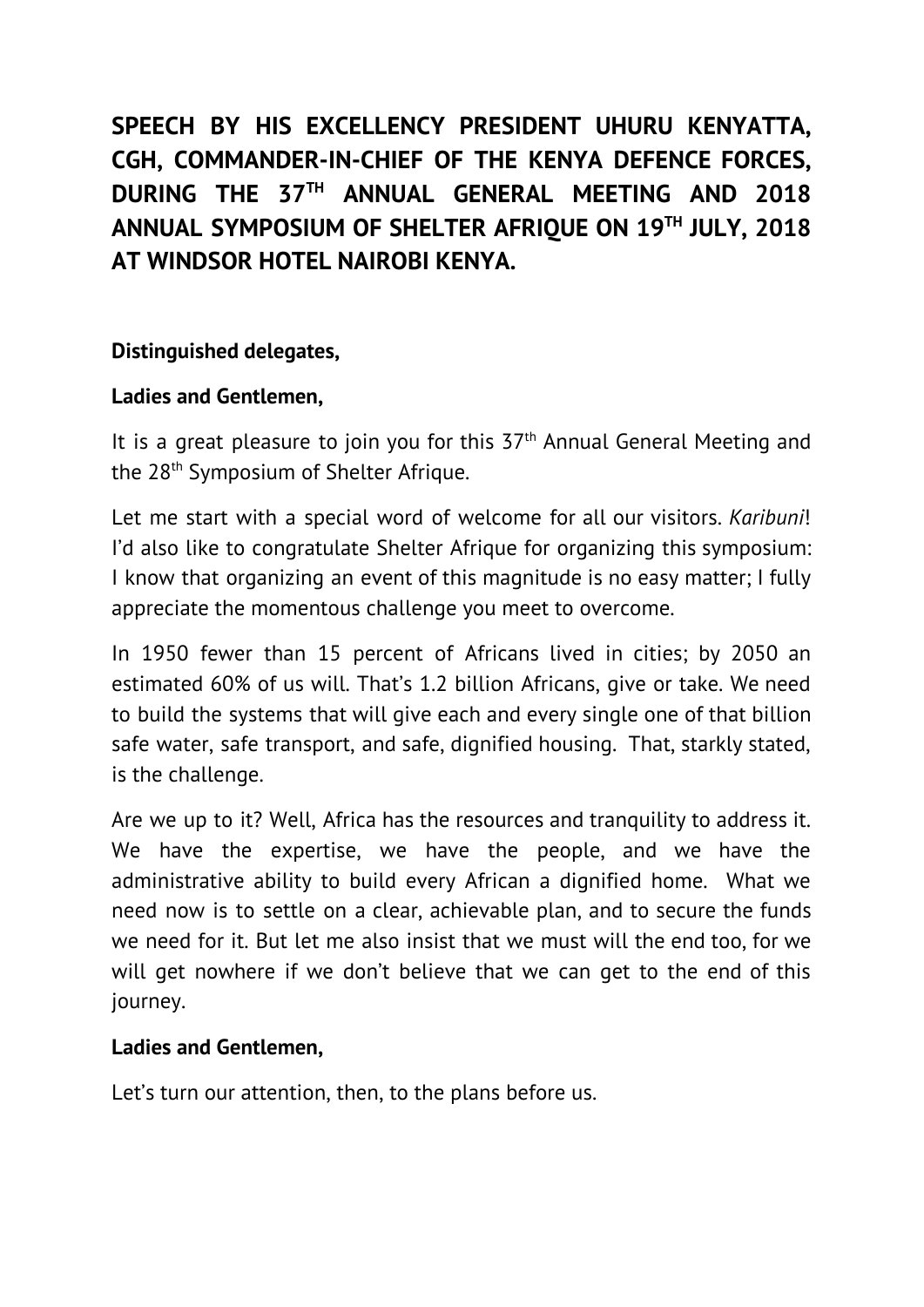Sustainable development goal number 11 asks us to "**Make cities inclusive, safe, resilient and sustainable"**. Is that consistent with the deep desires of the Africans whom we were chosen to serve? Of course it is.

And I note, also, that working cities are hubs for ideas, business, culture, productivity, innovation, social development, and overall social economic advancement. All the more reason, then, to make them work for us.

So we must ask ourselves the hard question: why has our rapid urbanization yielded so little change in the economic structure of our countries? Honest reflection suggests an uncomfortable answer: we have focused more on urban growth, than on physical infrastructure and services to the people who actually live in our towns and cities. These two components are crucial in driving economic recovery and transformation in our continent; it's time to turn our attention to them.

#### **Ladies and Gentlemen,**

We're here to learn from each other's experience and expertise. So let me share what we have done to meet these challenges.

Recall that the theme of your 2018 Annual Symposium was "moving from talk to action: institutional Investment in Affordable Housing". We took it to heart. My Government has created an elaborate support system for growth of the housing sector: we have invested heavily in city-to-city connectivity, in improved access to services within informal settlements, and in the provision of power.

Now, a major highlight of our connectivity and accessibility effort is the completion of the first phase of the Standard Gauge Railway. The SGR is already in service: within two years, it will carry up to a million passengers a year, bringing a whole new level of connectivity between our major towns and cities, and spurring the development of housing and business along the corridor.

With regard to housing itself, Kenya has focused on both affordable and social homes. Affordable housing serves the housing needs of the majority of our working people, for whom prevailing market terms don't make financial sense; social housing is dedicated to those of our people not in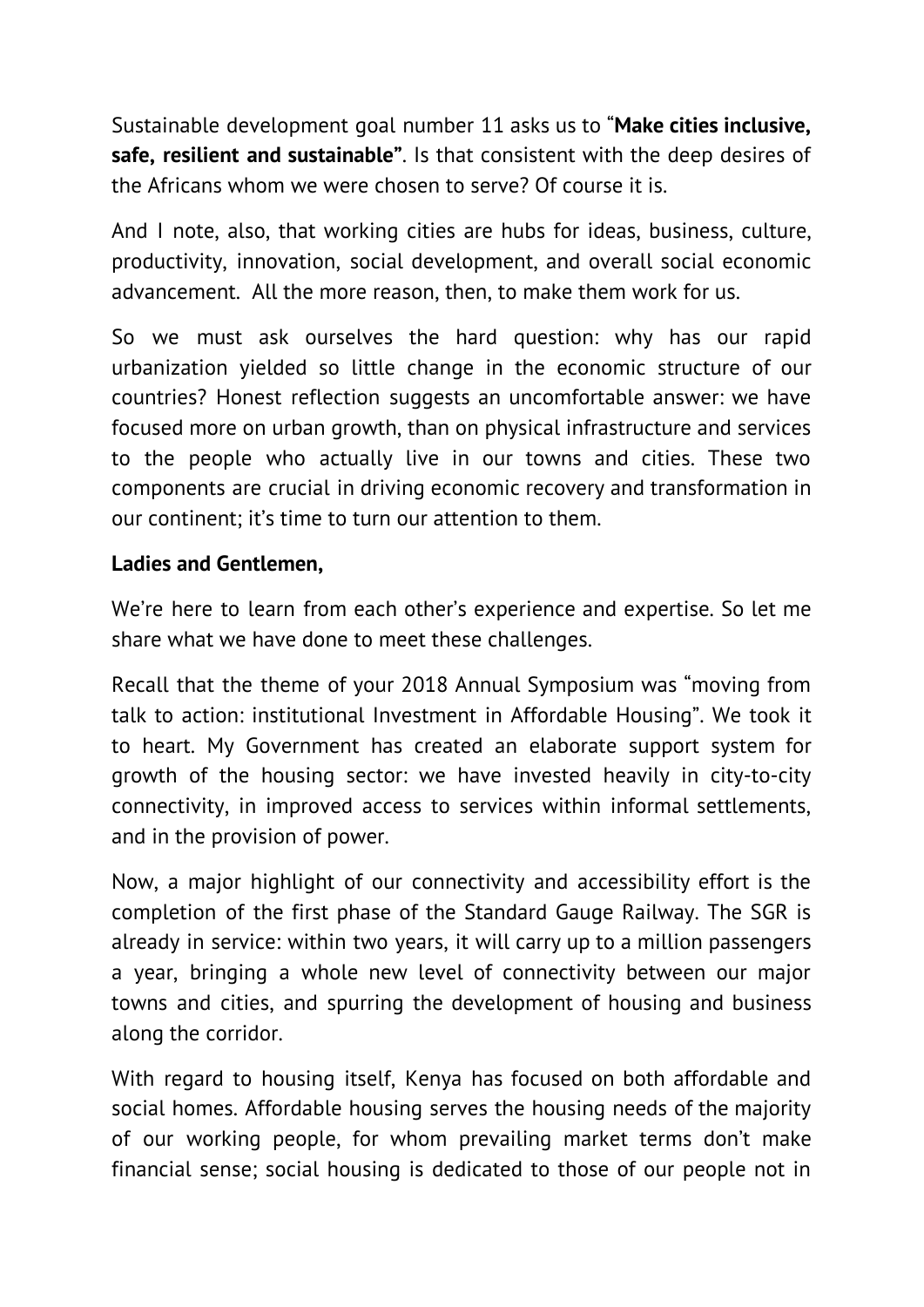structured employment. We are determined to build affordable and accessible housing in compliance with Sustainable Goal 11 target 11.1, which stipulates "ensuring access for all to adequate, safe, and affordable housing and basic services". This will contribute towards development of inclusive, safe, resilient, and sustainable cities for Kenyans.

We, like many African countries, realize that the major impediments to the delivery of affordable housing include complicated land management processes, expensive land and finance, urban poverty and inadequate infrastructure. The key drivers of housing provision have been identified and widely documented; this government has initiated far-reaching and innovative ways to solve these problems. That is why we set out an ambitious building program -- 500,000 affordable homes by 2022 – and why we remain confident we will meet it. Let me add, incidentally, that targets work: they concentrate minds, they direct efforts, and they give a standard against which government efforts can be tested – this is certainly a lesson from our experience that I am especially pleased to share with you.

# **Ladies and Gentlemen,**

Now, Shelter Afrique remains one of our leading financiers of affordable housing. But I want to ask you to step up: as governments continue to honor their obligations, your contribution to the sector, your accumulated expertise, you knowledge of our housing needs, our housing markets, and of our prospects, all become more, not less, important.

And there is new and important work for you. Given your experience in the market, we look to you for new, innovative financing models, appropriate and modern building technologies and materials, housing research, and strategic housing development partnerships. I know that none of this will happen without support so I encourage member States to continue financing, restructuring, and positioning Shelter Afrique. Our housing goals depend on it.

## **Ladies and Gentlemen,**